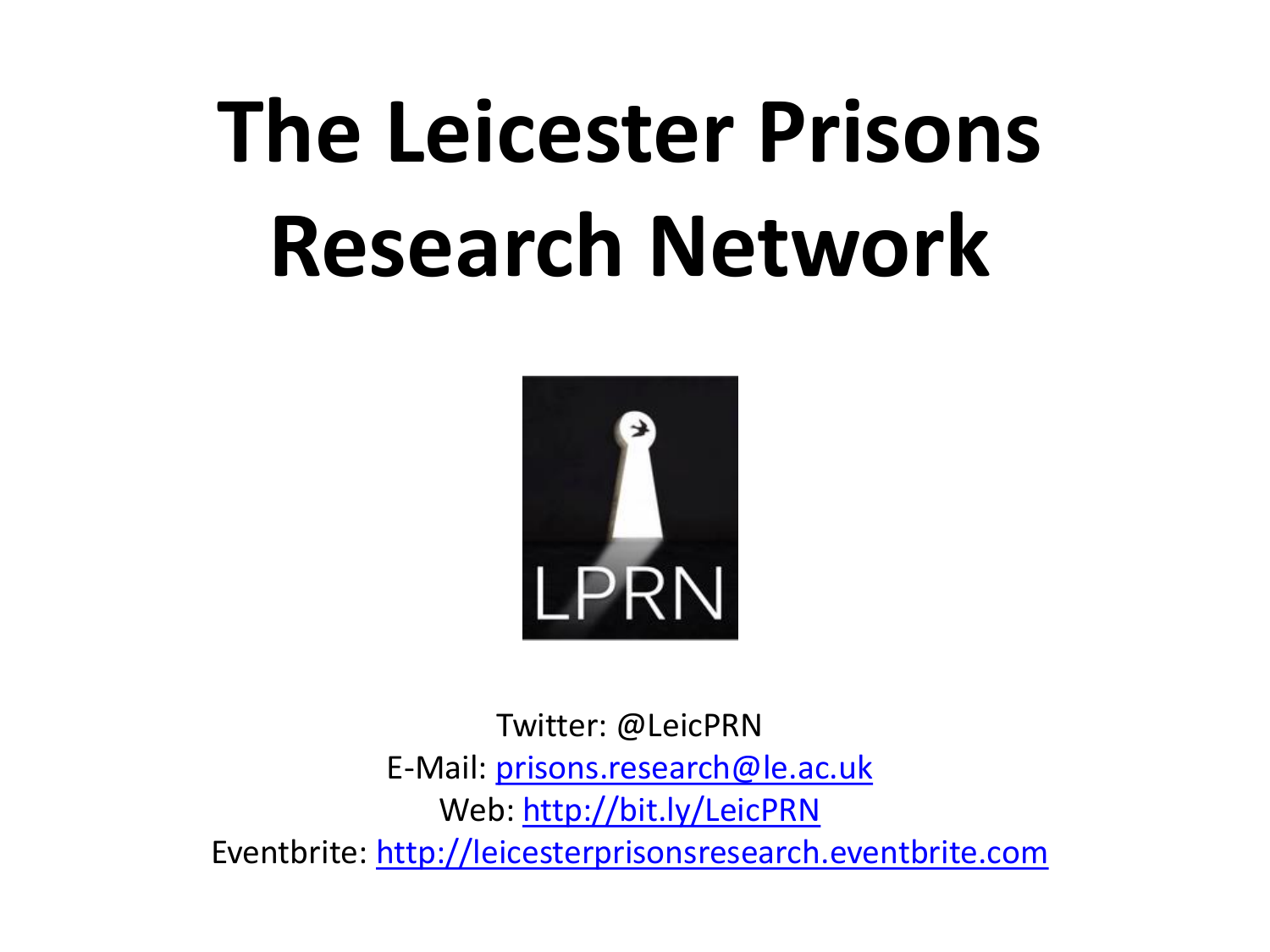## Aims and Mission

- This network aims to deliver ambitious, transformative and innovative research that crosses disciplinary boundaries.
- This vision is captured by our three strategic aims:
- 1) To undertake excellent, world-leading and interdisciplinary prisons research that advances academic knowledge.
- 2) To develop effective, collaborative partnerships which ensure genuine and lasting impact beyond the academy.
- 3) To recruit, coach and mentor future research leaders.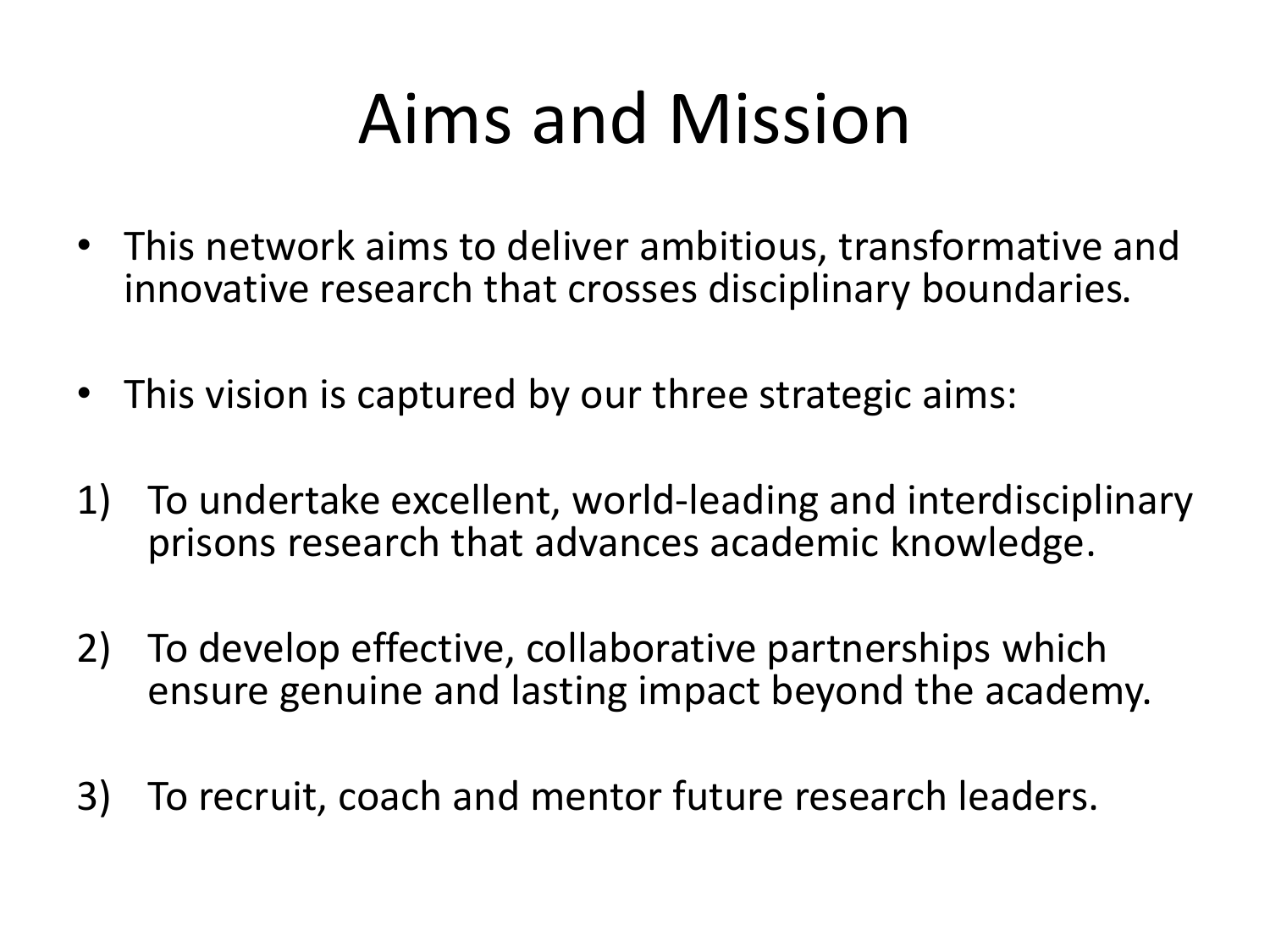## We're engaged in a wide range of activities, e.g...

- Innovative research
	- An evaluation of digital technology in prisons (Ministry of Justice funded)
	- A process evaluation of the Drug Recovery Prison project (Ministry of Justice funded)
	- Transcending the bars- An exploration of the lived experiences of transgender prisoners
- Public engagement projects
	- Cell Block Science and AKA Dr Amnesia HMP Leicester
		- informal, interactive STEM teaching is provided by researchers from the University to prisoners
- Seminars and knowledge exchange events
	- Range of topics across the social and physical sciences, e.g.
		- well-being and working conditions in prison,
		- prison education,
		- cardiovascular risk amongst prisoners, and
		- traumatic brain injury in sexual offenders